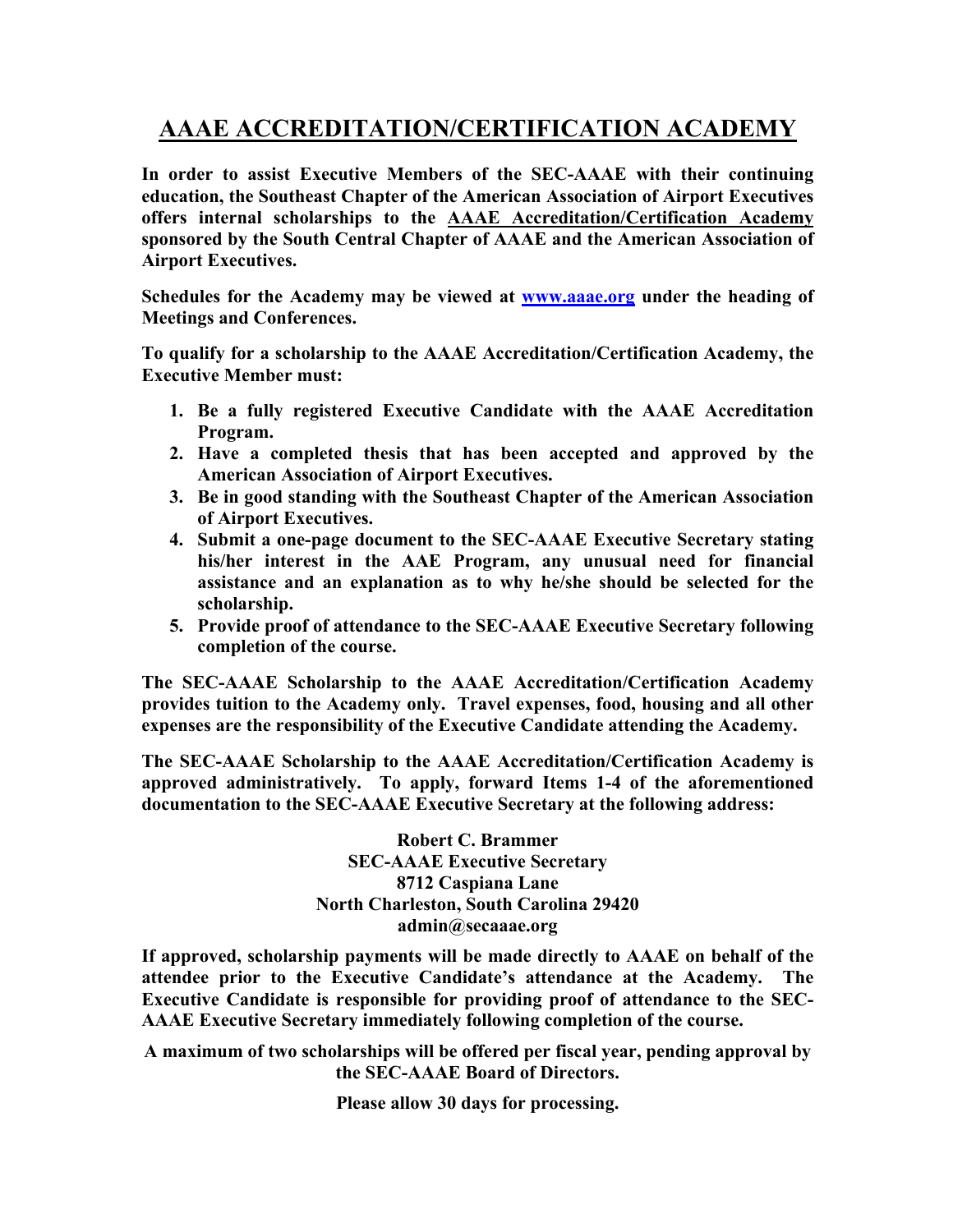## **SEC-AAAE ACE REVIEW COURSE SCHOLARSHIPS**

**The American Association of Airport Executives (AAAE) has introduced six Airport Certified Employee (ACE) Programs to assist with the continuing education of airport personnel at small, medium and large hub airports across the United States. The AAAE ACE Programs provide any induvidual, whether a member of AAAE or not, with the opportunity to obtain a through and up-to-date education in the following disciplines:** 

- **Airfield Lighting**
- **Airport Operations**
- **Airport Security**
- **Communications**
- **Safety Management Systems**
- **Trusted Agent**

**Those individuals that pass a written exam will achieve the distinguished ACE designation. Information on each program, including enrollment, course content, and associated costs, may be viewed at www.aaae.org/ace. Review Courses for some ACE diciplines that assist in preparing the ACE student are offered by AAAE.**

**In order to assist Executive and Corporate Members of the Southeast Chapter of the American Association of Airport Executives (SEC-AAAE) with their continuing education, the SEC-AAAE offers Review Course Scholarships for eligible students of the AAAE ACE Program.**

**The AAAE ACE Review Courses are offered numerous times throughout the year. To qualify for a SEC-AAAE Scholarship to the AAAE ACE Review Course(s), the SEC-AAAE Executive or Corporate Member shall:**

- **1. Register with AAAE to attend the ACE Review Course Program of choice.**
- **2. Have been a member of the SEC-AAAE for a minimum of six (6) months.**
- **3. Be in good standing with the SEC-AAAE.**
- **4. Submit a one-page document to the SEC-AAAE Executive Secretary stating his/her interest in the ACE Program, any unusual need for financial assistance and an explanation as to why he/she should be selected for the scholarship.**
- **5. Provide proof of attendance to the SEC-AAAE Executive Secretary immediately following completion of the course.**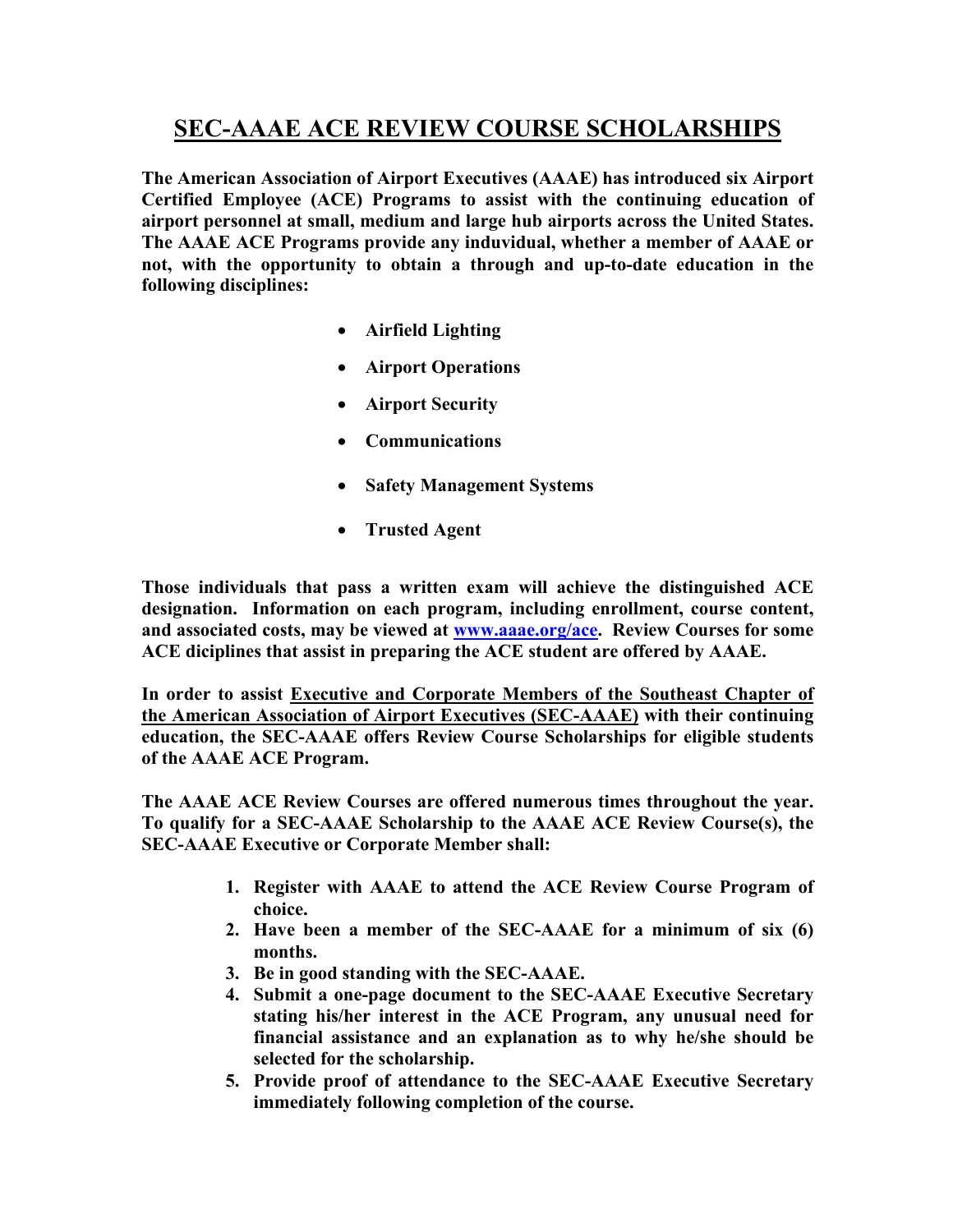**SEC-AAAE Review Course Scholarships for the AAAE ACE Program provides tuition to the program only. Travel expenses, food, housing, testing fees and all other expenses are the responsibility of the attendee.**

**SEC-AAAE Review Course Scholarships for the AAAE ACE Programs are approved administratively. To apply, forward items 1-4 of the aforementioned documentation to the SEC-AAAE Executive Secretary at the following address:**

> **Robert C. Brammer SEC-AAAE Executive Secretary 8712 Caspiana Lane North Charleston, South Carolina 29420 admin@secaaae.org**

**If approved, scholarship payments will be made directly to AAAE on behalf of the attendee prior to attendance at the ACE Review Course. ENROLLMENT FEES ARE NOT ELIGIBLE FOR REIMBURESMENT AND WILL NOT BE MADE RETROACTIVELY.**

**The attendee is responsible for providing proof of attendance to the SEC-AAAE Executive Secretary immediately following completion of the ACE Review Course.**

**A maximum of four ACE Scholarships will offered per fiscal year, pending approval by the SEC-AAAE Board of Directors.**

**Please allow 30 days for processing.**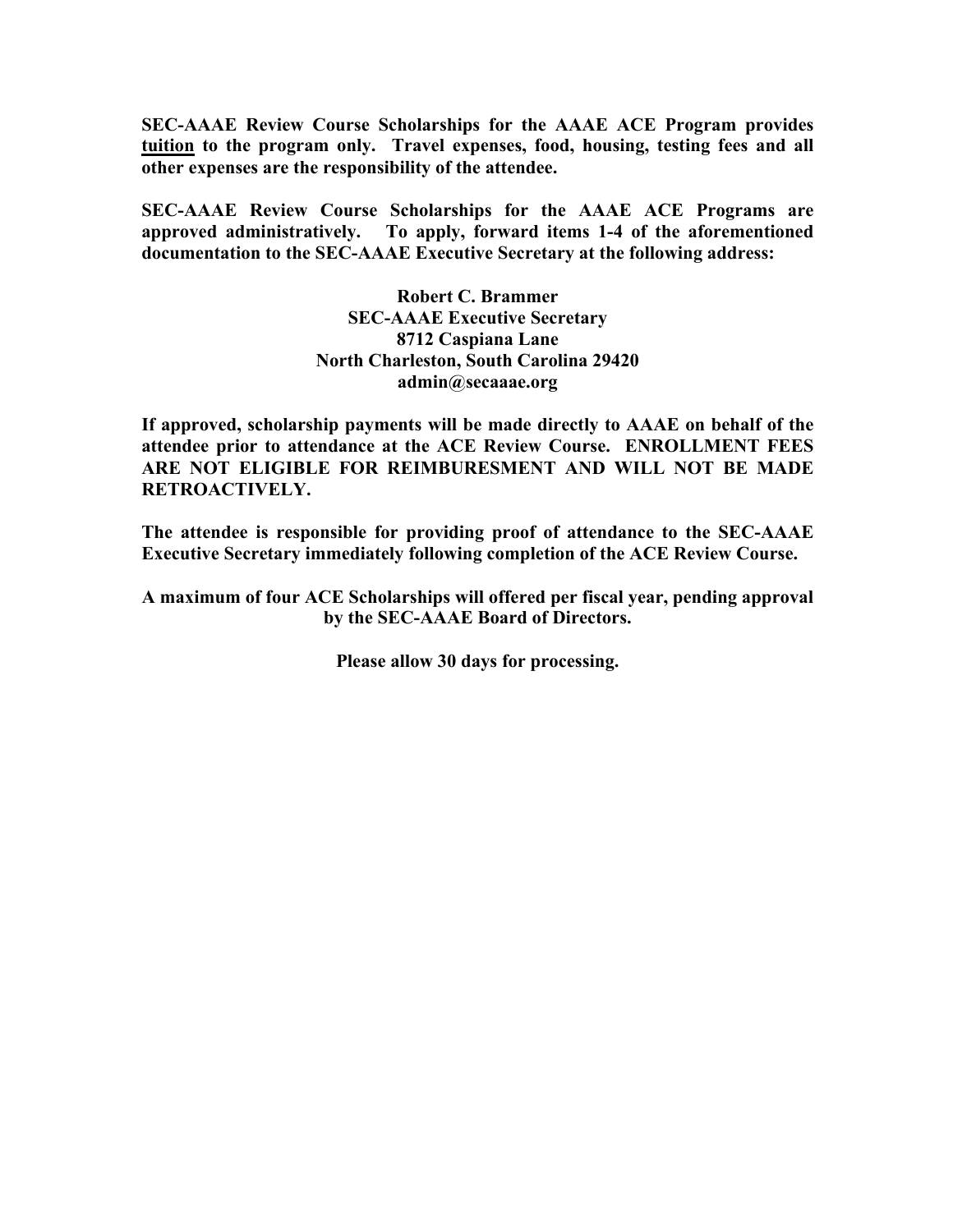## **AAAE CERTIFIED MEMBER (C.M.) PROGRAM**

## **(Scholrship Program Currently Pending Approval by SEC-AAAE Board of Directors)**

**In order to assist Executive and Corporate Members of the SEC-AAAE with their continuing education, the Southeast Chapter of the American Association of Airport Executives offers internal scholarships to the AAAE Accreditation/Certification Academy in order to prepare candidates for the AAAE Certified Member (C.M.) Program written test.**

**This designation is a useful credential for individuals seeking employment within the airport management profession, for professionals interacting with airport executives and for airport personnel who may not be interested in undertaking the full Accredited Airport Executive (AAE) process.**

**Any AAAE member is eligible to participate in the program. SEC-AAAE Executive, Corporate, Participating and Associate Members who are also members of AAAE are eligible for the scholarship.**

**Those individuals that pass the Certified Member written exam will achieve the distinguished C.M. designation. For additional information on the C.M. program including course content, cost and enrollment, contact AAAE at www.aaae.org.**

**The C.M. Program is a self-study course and testing is offered numerous times throughout the year and by proxy. In order to better prepare for the test, some individuals may opt to attend the AAAE Accreditation/Certification Academy sponsored by the South Central Chapter of AAAE and the American Association of Airport Executives. To qualify for a SEC-AAAE scholarship to the AAAE Accreditation/Certification Academy, the SEC-AAAE member must:**

- **1. Register with AAAE as a Certified Member candidate.**
- **2. Be in good standing with the Southeast Chapter of the American Association of Airport Executives.**
- **3. Submit a one-page document to the SEC-AAAE Executive Secretary stating his/her interest in the C.M. Program, any unusual need for financial assistance and an explanation as to why he/she should be selected for the scholarship.**
- **4. Provide proof of attendance to the SEC-AAAE Executive Secretary following completion of the course.**

**The SEC-AAAE Scholarship to the AAAE Accreditation/Certification Academy provides tuition to the Academy only. Travel expenses, food, housing and all other expenses are the responsibility of the Certified Member candidate attending the Academy.**